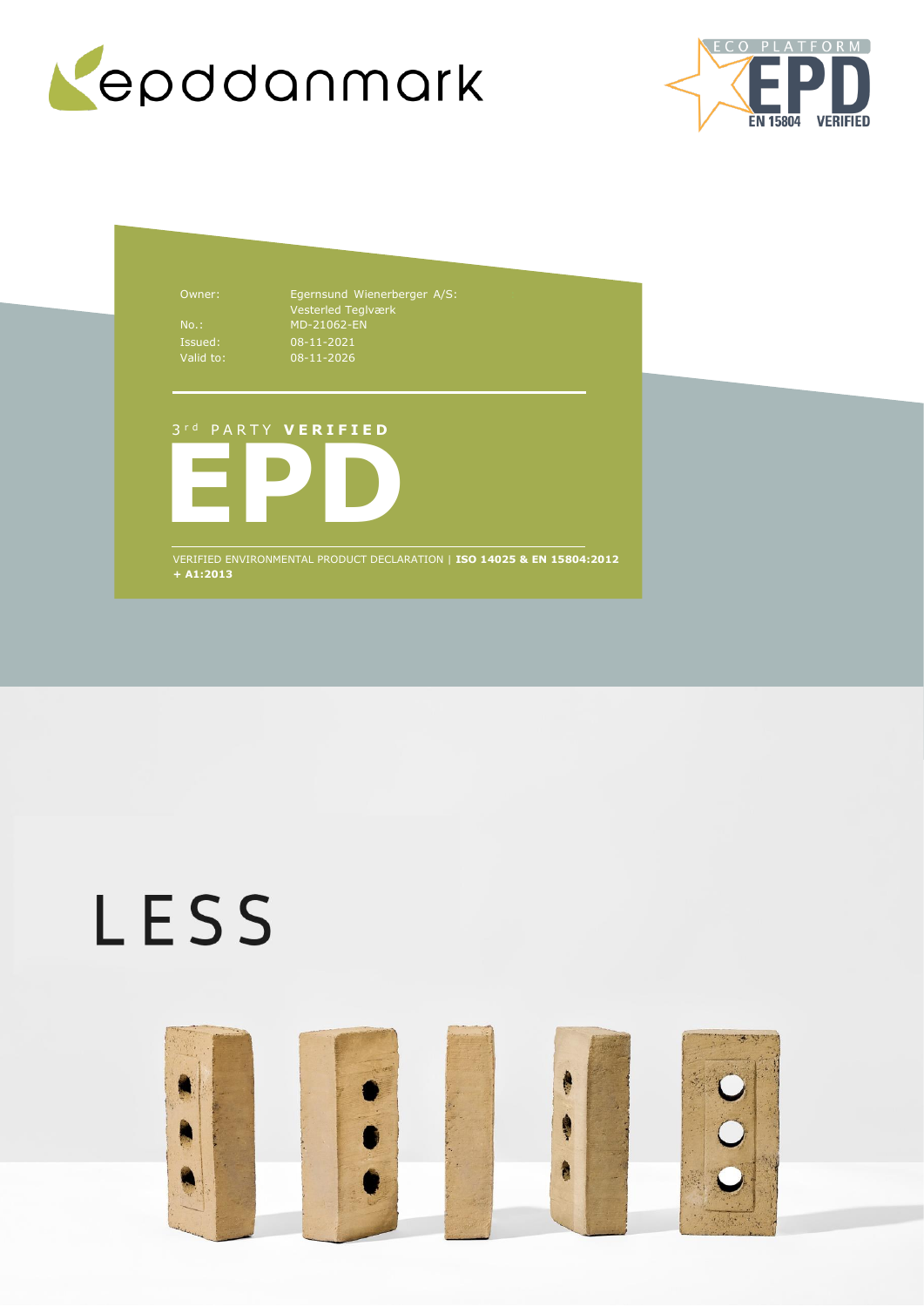



**Valid to:** 08-11-2026

#### **Owner of declaration**

Egernsund Wienerberger A/S Rørmosevej 85 DK-3200 Helsinge CVR: 10502306

## **Programme operator**

Danish Technological Institute Gregersensvej 2630 Taastrup

#### **Programme**

EPD Danmark Gregersensvej 2630 Taastrup www.epddanmark.dk

#### **Declared product**

1 tonne of "yellow" bricks (yellow and sand-colored bricks) of the production line LESS based on Danish yellow-, and red-firing clay, e.g. EW2115, EW2123, EW2166 and EW2173. Produced using certified biogas (bionaturgas) and certified green electricity.

#### **Production site**

Vesterled Teglværk Vandmøllevej 1 6400 Sønderborg

#### **Product use**

Bricks are used to build walls, pillars and partitions.

#### **Declared unit**

1 tonne of "yellow" bricks (yellow and sand-colored bricks) based on Danish yellow-, and red-firing clay and produced at Vesterled Teglværk using certified biogas. Certified green electricity is used at production site. Expected average reference service life of 150 years.





Repodanmark

#### **Issued:** 08-11-2021

**Basis of calculation**

This Environmental Product Declaration is developed in accordance with ISO 14025 and EN 15804:2012 + A1:2013.

#### **Comparability**

EPDs of construction products may not be comparable if they do not comply with the requirements in EN 15804:2012 + A1:2013. EPD data may not be comparable if the datasets used are not developed in accordance with EN 15804:2012 + A1:2013 and if the background systems are not based on the same database.

#### **Validity**

This EPD has been verified in accordance with ISO 14025 and is valid for 5 years from the date of issue.

#### **Use**

The intended use of an EPD is to communicate scientifically based environmental information for construction products, for the purpose of assessing the environmental performance of buildings.

#### **EPD type**

☐Cradle-to-gate ☐Cradle-to-gate with options ☒Cradle-to-grave

Tiles & Bricks Europe (2014) PCR for Clay Construction Products – "Guidance document for developing an EPD" serves as the cPCR

Independent verification of the declaration and data, according to EN ISO 14025

□ internal **I I** axternal

Third party verifier:

Ninley-Backton

*Ninkie Bendtsen*

LKA Las

*Henrik Fred Larsen EPD Danmark*

|                                    | Life cycle stages and modules ( $MND =$ module not declared) |                |          |                         |           |                |                |             |               |                              |                             |                                 |                |                     |                               |                                                    |
|------------------------------------|--------------------------------------------------------------|----------------|----------|-------------------------|-----------|----------------|----------------|-------------|---------------|------------------------------|-----------------------------|---------------------------------|----------------|---------------------|-------------------------------|----------------------------------------------------|
| Construction<br>Product<br>process |                                                              |                |          |                         |           |                | Use            |             |               |                              |                             | End of life                     |                |                     | Beyond the system<br>boundary |                                                    |
| Raw material<br><b>Viddns</b>      | Transport                                                    | Manufacturing  | ransport | Installation<br>process | Use       | Maintenance    | Repair         | Replacement | Refurbishment | Operational<br>use<br>energy | Operational<br>use<br>water | construction<br>demolition<br>ق | Transport      | processing<br>Waste | Disposal                      | recove<br>recycling<br>potential<br>Re-use,<br>and |
| A1                                 | A2                                                           | A <sub>3</sub> | A4       | A <sub>5</sub>          | <b>B1</b> | B <sub>2</sub> | B <sub>3</sub> | <b>B4</b>   | <b>B5</b>     | <b>B6</b>                    | <b>B7</b>                   | C <sub>1</sub>                  | C <sub>2</sub> | C <sub>3</sub>      | C <sub>4</sub>                | D                                                  |
| X                                  | Χ                                                            | χ              | Χ        | X                       | X         | X              | X              | X           | X             | X                            | X                           | X                               | X              | X                   | X                             | X                                                  |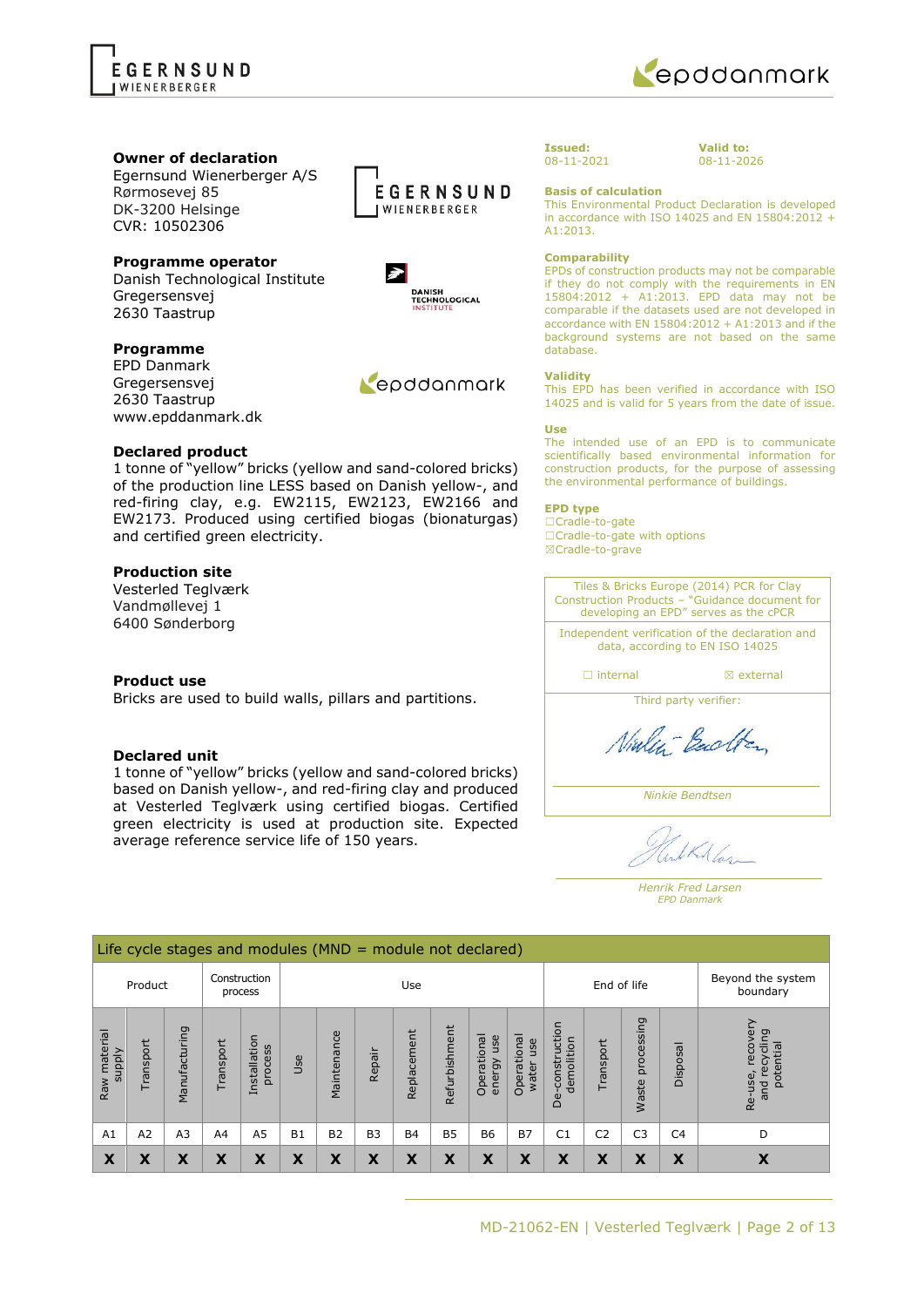



## Product information

**Product description** The product is a "yellow" brick based on Danish yellow-, and red-firing clay (yellow and sand-colored bricks). Produced using biogas and green electricity. The LESS products are eqipped with holes reducing mass per brick. The product components and packaging materials are shown in the tables below.

|                                          | <b>Material</b>                                                                                                                                      | Weight-% of declared product                                                                                                                                                                                                                                                                                                                                                                                                                                      |
|------------------------------------------|------------------------------------------------------------------------------------------------------------------------------------------------------|-------------------------------------------------------------------------------------------------------------------------------------------------------------------------------------------------------------------------------------------------------------------------------------------------------------------------------------------------------------------------------------------------------------------------------------------------------------------|
|                                          | Danish red clay                                                                                                                                      | 28                                                                                                                                                                                                                                                                                                                                                                                                                                                                |
|                                          | Danish blue clay                                                                                                                                     | 55                                                                                                                                                                                                                                                                                                                                                                                                                                                                |
|                                          | Chamotte                                                                                                                                             | 0,076                                                                                                                                                                                                                                                                                                                                                                                                                                                             |
|                                          | Sand                                                                                                                                                 | 14                                                                                                                                                                                                                                                                                                                                                                                                                                                                |
|                                          | Manganese oxide                                                                                                                                      | 0,80                                                                                                                                                                                                                                                                                                                                                                                                                                                              |
|                                          | Engobe                                                                                                                                               | 0,34                                                                                                                                                                                                                                                                                                                                                                                                                                                              |
|                                          | Water                                                                                                                                                | 2,0                                                                                                                                                                                                                                                                                                                                                                                                                                                               |
|                                          | <b>TOTAL</b>                                                                                                                                         | 100                                                                                                                                                                                                                                                                                                                                                                                                                                                               |
|                                          |                                                                                                                                                      |                                                                                                                                                                                                                                                                                                                                                                                                                                                                   |
|                                          | <b>Packaging</b>                                                                                                                                     | Weight-% of packaging                                                                                                                                                                                                                                                                                                                                                                                                                                             |
|                                          | LDPE-film                                                                                                                                            | 68                                                                                                                                                                                                                                                                                                                                                                                                                                                                |
|                                          | Plastic strap (PET)                                                                                                                                  | $\overline{2}$                                                                                                                                                                                                                                                                                                                                                                                                                                                    |
|                                          | Cardboard                                                                                                                                            | 30                                                                                                                                                                                                                                                                                                                                                                                                                                                                |
|                                          | <b>TOTAL</b>                                                                                                                                         | 100                                                                                                                                                                                                                                                                                                                                                                                                                                                               |
| <b>Representativeness</b>                | on average values collected from 2020.<br>years old.                                                                                                 | This declaration, including data collection, the modelled foreground system<br>and the results, represents 1 tonne of bricks from the production site<br>located in Nybøl, Sønderborg, Denmark. Product specific data are based<br>Background data are based on the GaBi database, supplemented with a<br>few datasets from Ecoinvent. Generally, the used background datasets are<br>of high quality and less than or 5 years old. All datasets are less than 10 |
| <b>Dangerous substances</b>              | of Very High Concern for authorisation"<br>(http://echa.europa.eu/candidate-list-table)<br>Absence of these substances are declared by the producer. | Bricks do not contain substances listed in the "Candidate List of Substances                                                                                                                                                                                                                                                                                                                                                                                      |
| <b>Essential characteristics</b><br>(CE) | for each covered brick.                                                                                                                              | Bricks are covered by the scope of the harmonized standard EN 771-<br>1:2011+A1:2015. Furthermore, DoP's (Declaration of Performance) exist                                                                                                                                                                                                                                                                                                                       |

DoP's Egernsund Wienerberger's website. [\(https://www.egernsund.com/vaerktojer-service/projektberegning](https://www.egernsund.com/vaerktojer-service/projektberegning-teknisk-information/dop-ce-deklarationer.html)[teknisk-information/dop-ce-deklarationer.html\)](https://www.egernsund.com/vaerktojer-service/projektberegning-teknisk-information/dop-ce-deklarationer.html).

For further technical information can be obtained by contacting the manufacturer or on the manufacturers website:

[https://www.egernsund.com](https://www.egernsund.com/)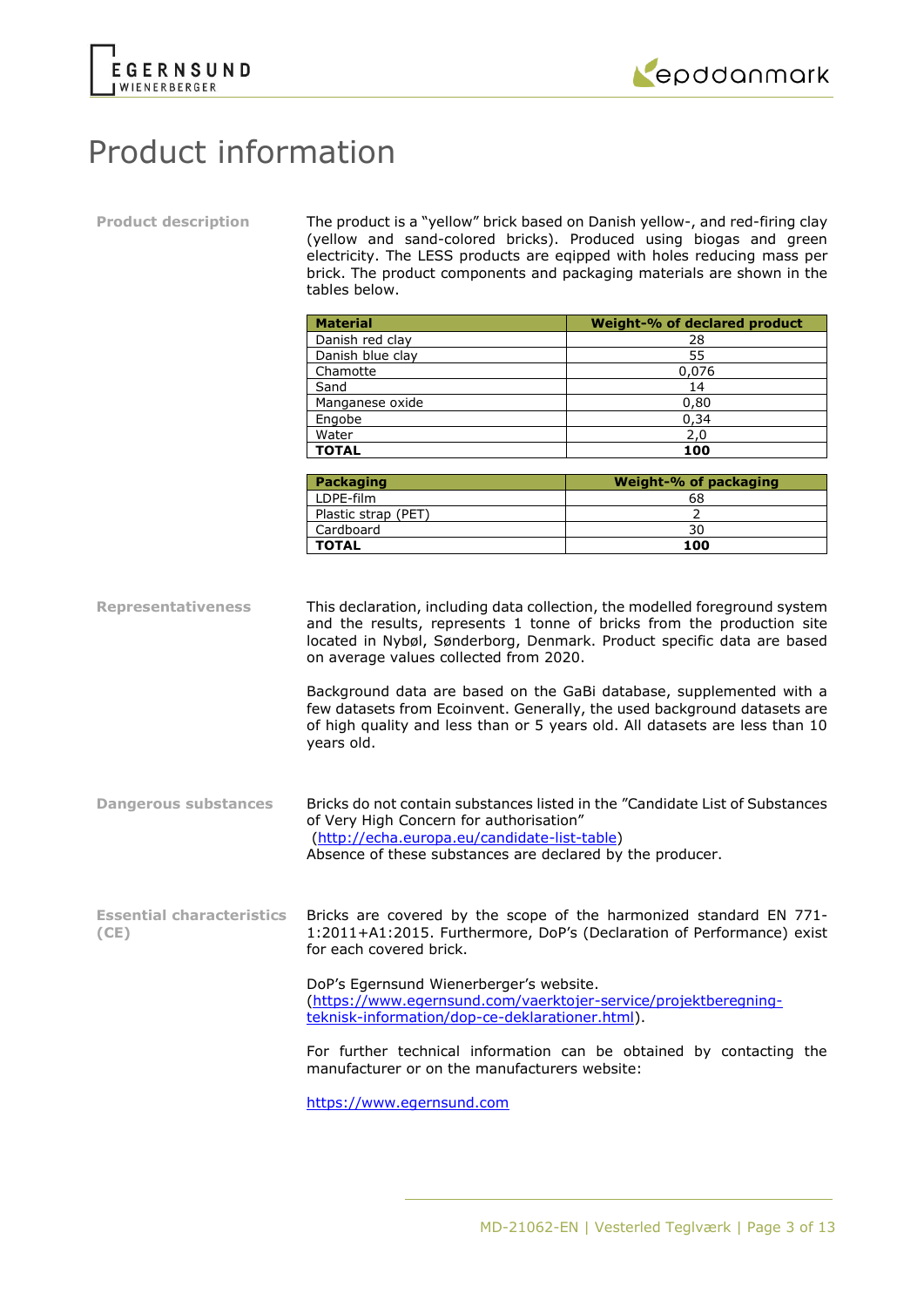



**Reference Service Life (RSL)**

150 years.

RSL is based on the cPCR for clay construction products: "*For clay construction products, the RSL is 150 years. Studies have shown that clay construction products stand out with their high durability and prevail with no maintenance and a life span of 150 years or more*".

**Product illustrations:** The illustrated products below are examples of products covered by this EPD.





EW2115 Sommer EW2169 Cold Hawaii



Links to product examples:



EW2166 Sisteron EW2173 Cassis Coal

[https://www.egernsund.com/produkter/mursten/facademursten/ew2115](https://www.egernsund.com/produkter/mursten/facademursten/ew2115-sommer.html) [sommer.html](https://www.egernsund.com/produkter/mursten/facademursten/ew2115-sommer.html) [https://www.egernsund.com/produkter/mursten/facademursten/ew2166](https://www.egernsund.com/produkter/mursten/facademursten/ew2166-sisteron.html) [sisteron.html](https://www.egernsund.com/produkter/mursten/facademursten/ew2166-sisteron.html) [https://www.egernsund.com/produkter/mursten/facademursten/ew2173](https://www.egernsund.com/produkter/mursten/facademursten/ew2173-cassis-coal.html) [cassis-coal.html](https://www.egernsund.com/produkter/mursten/facademursten/ew2173-cassis-coal.html) [https://www.egernsund.com/produkter/mursten/facademursten/ew2169](https://www.egernsund.com/produkter/mursten/facademursten/ew2169-cold-hawaii.html) [cold-hawaii.html](https://www.egernsund.com/produkter/mursten/facademursten/ew2169-cold-hawaii.html)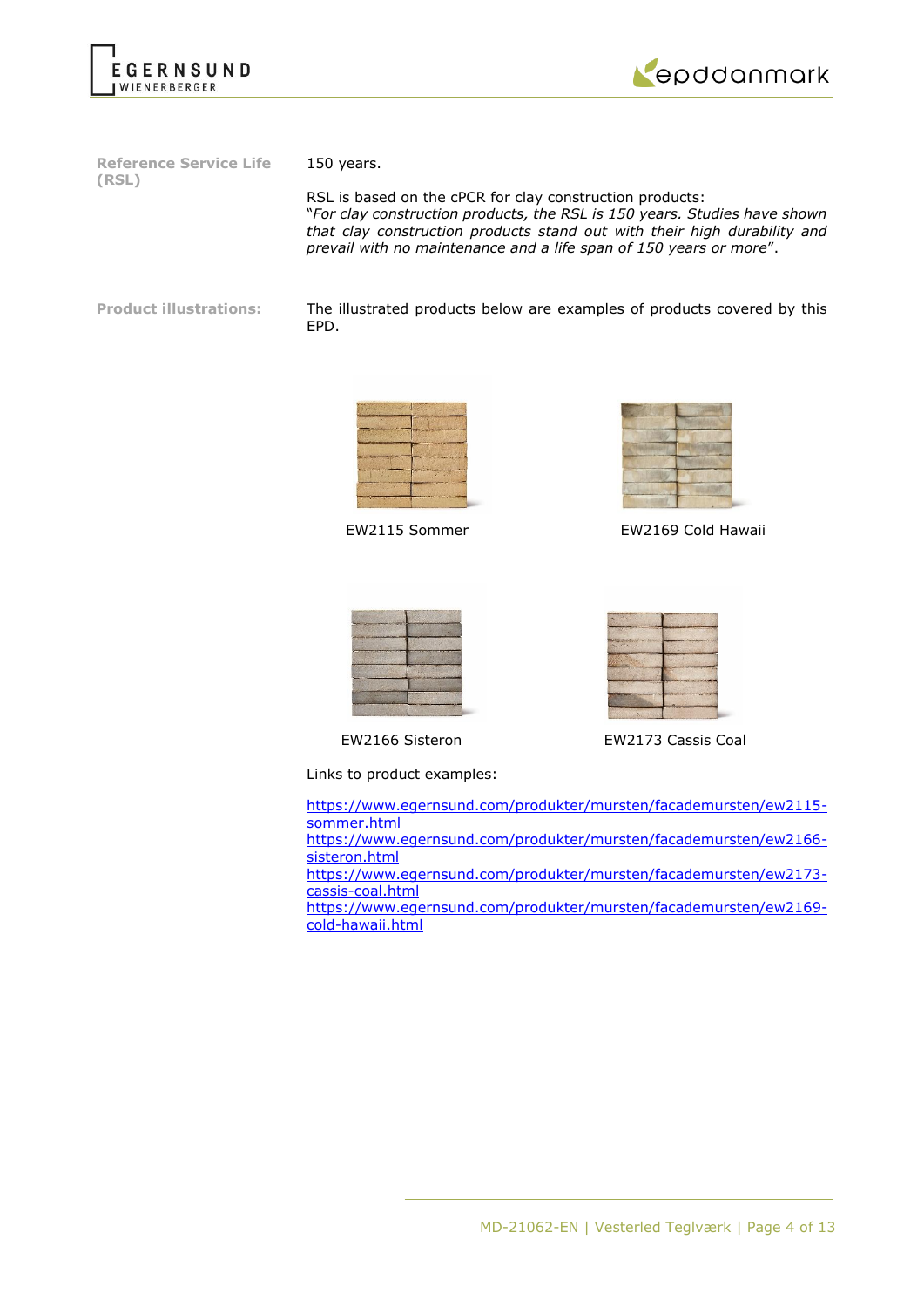



# LCA background

**Declared unit** The LCI and LCIA results in this EPD relates to 1 tonne of bricks.

| <b>Name</b>                | Value     | Unit              |
|----------------------------|-----------|-------------------|
| Declared unit              |           | tonne             |
| Density                    | 1500-1550 | kq/m <sup>3</sup> |
| Conversion factor to 1 kg. | ን.001     | -                 |

**PCR** This EPD is developed according to the core rules for the product category of construction products in  $EN$  15804:2012 + A1:2013 and the product specific PCR "TBE PCR for clay construction products" (cPCR).

This EPD does not include additional impact categories recommended in the PCR since these have not commonly been included in former danish EPDs on bricks and since these categories are now outdated and new versions included in EN15804+A2.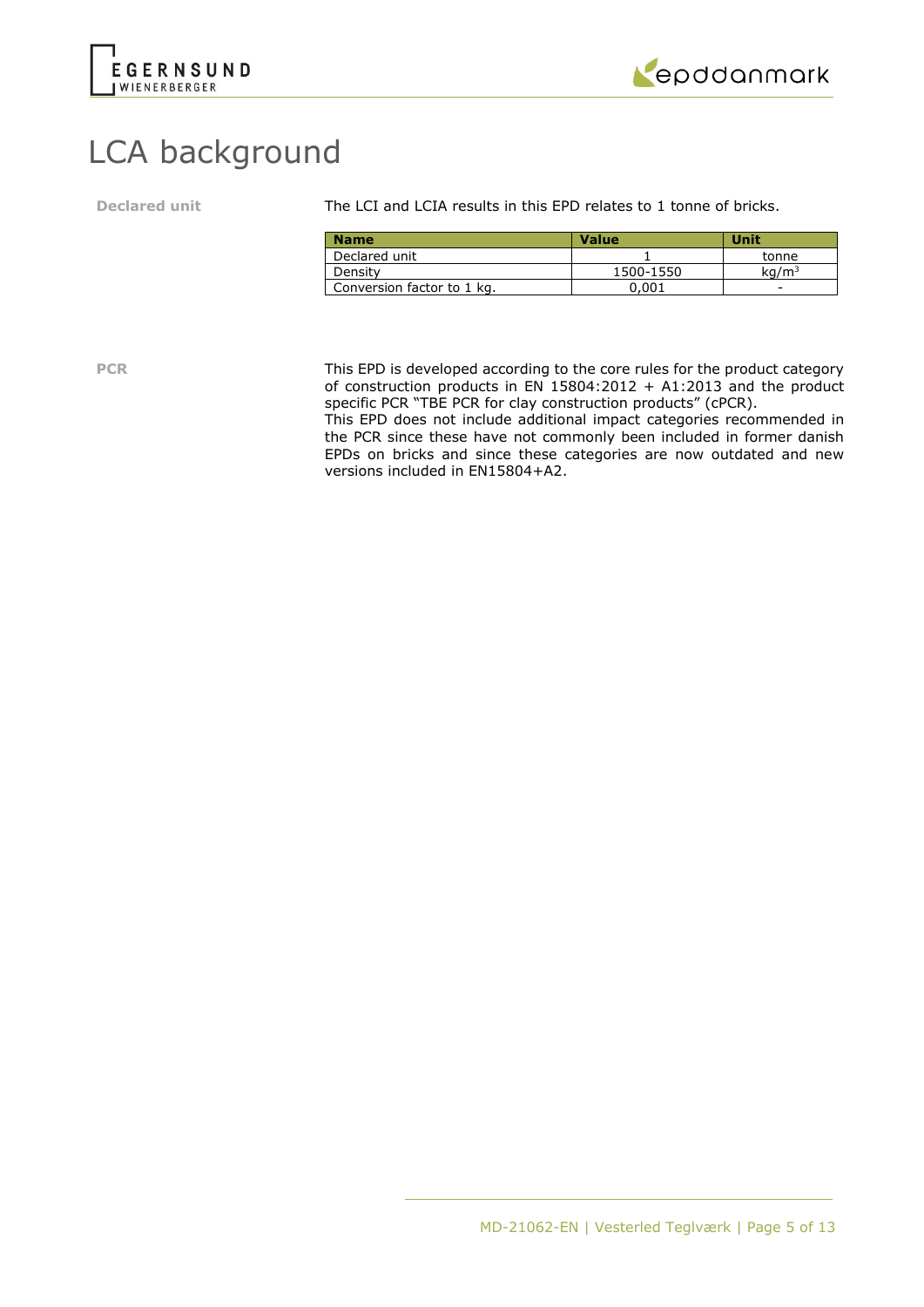



**Flow diagram**



The flow diagram conforms with the requirements in the modular approach and shows the production phase A3 for brick production (Vesterled Teglværk only uses "soft stone press", no "extruder" and no "handcut"). The remaining phases are described below.

**System boundary** This EPD is based on a cradle-to-grave LCA (module A1-D), in which 100 weight-% has been accounted for. All relevant processes during the life cycle of the product has been accounted for and no life cycle stages has been omitted, in which significant environmental impacts are taking place. The use stage B1-B7 is assessed to be not relevant.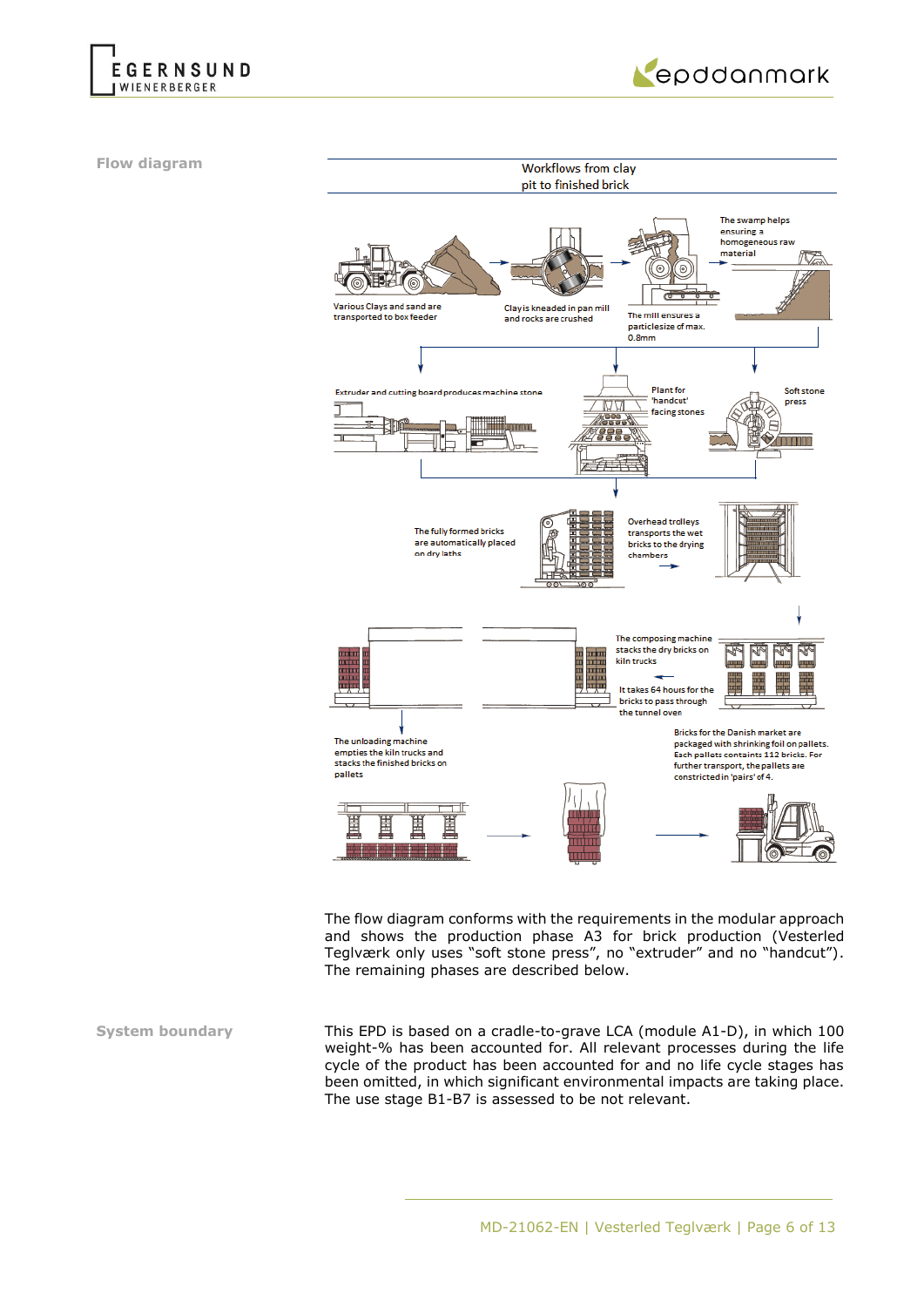



The general rules for the exclusion of inputs and outputs follows the requirements in EN 15804:2012 + A1:2013, 6.3.5, where the total of neglected input flows per module shall be a maximum of 5 % of energy usage and mass and 1 % of energy usage and mass for unit processes.

Key assumptions for the system boundary are described in each life cycle phase.

#### **Product stage (A1-A3) includes**:

- A1 Extraction and processing of raw materials
- A2 Transport to the production site
- A3 Manufacturing processes

The product stage comprises the acquisition of all raw materials, products and energy, transport to the production site, packaging and waste processing up to the "end-of-waste" state or final disposal. The LCA results are declared in aggregated form for the product stage, which means, that the sub-modules A1, A2 and A3 are declared as one module A1-A3.

The bricks are packed on wooden pallets which are part of a return system. The impacts from the pallets are deemed to be less than 1 ‰ and they are therefore excluded.

#### **Construction process stage (A4-A5) includes:**

The construction process stage includes:

- A4 transport to the building site
- A5 installation into the building

This includes the provision of all materials, products and energy, as well as waste processing up to the end-of-waste state or disposal of final residues during the construction process stage. The use of mortar is excluded according to the cPCR. These information modules also include all impacts and aspects related to any losses during this construction process stage. The loss of bricks is set equal to 3% in mass according to the cPCR. The lost bricks are landfilled, and the packaging is incinerated with energy recovery and the credit is declared in module D.

#### **Use stage (B1-B7) includes:**

The use stage, related to the building fabric includes:

- B1 use or application of the installed product
- B2 maintenance
- B3 repair
- B4 replacement
- B5 refurbishment

The use stage related to the operation of the building includes:

- B6 operational energy use
- B7 operational water use

These information modules include provision and transport of all materials, products, as well as energy and water provisions, waste processing up to the end-of-waste state or disposal of final residues during this part of the use stage.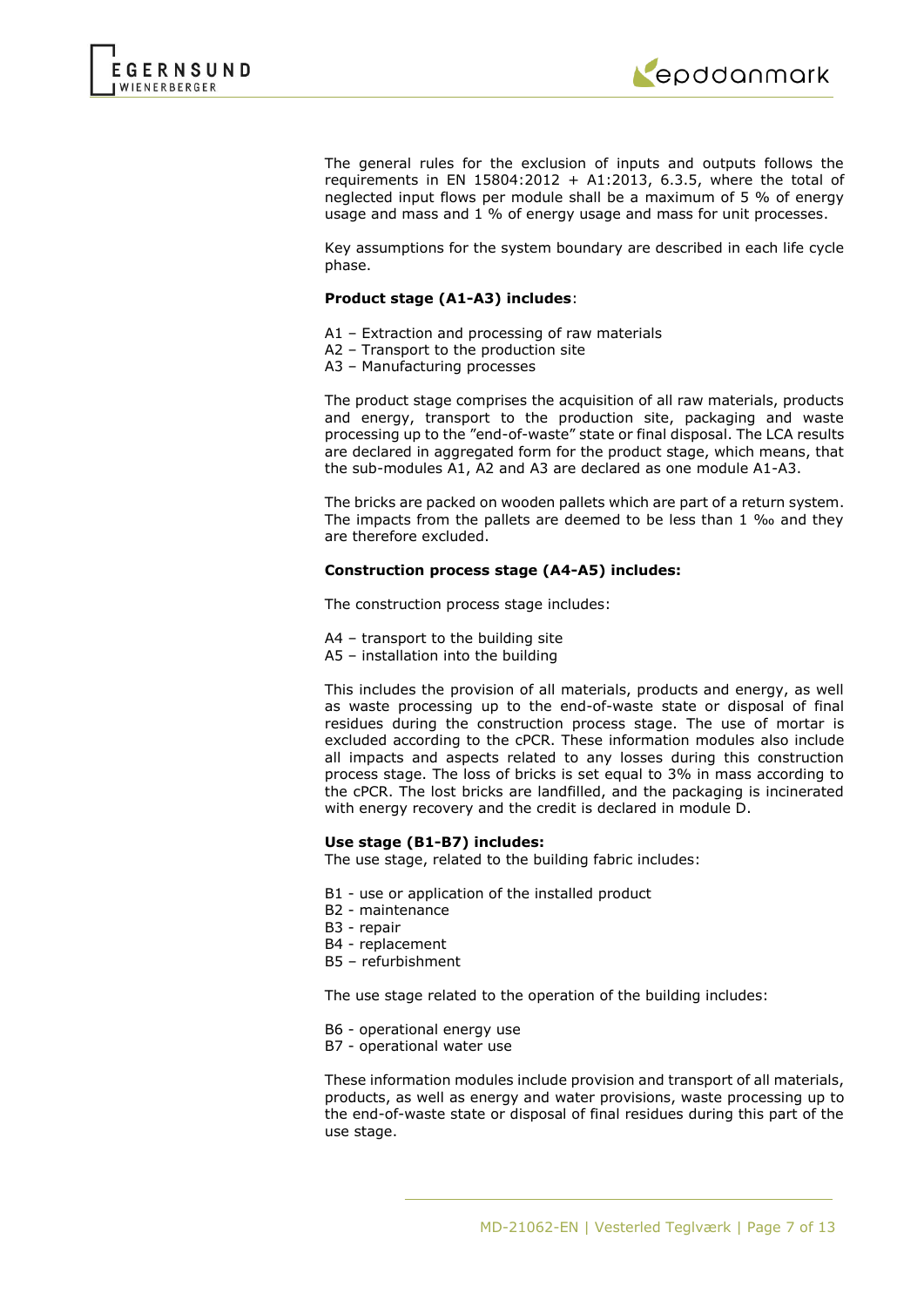



According to the cPCR these modules do in general not generate relevant environmental impacts and therefore has a value of zero.

#### **End-of-life stage (C1-C4 + D)**

The end-of-life stage includes:

- C1 de-construction, demolition
- C2 transport to waste processing
- C3 waste processing for reuse, recovery and/or recycling
- C4 disposal

C1 can be ignored according to the cPCR, whereas the rest of the modules are included using national scenarios. In C4 1% of the bricks are landfilled.

Module D includes the reuse, recovery and/or recycling potentials, expressed as net impacts and benefits. These include the energy produced in A5 (incineration of packaging) and substitution of gravel from the recycling of crushed bricks.

**Cut-off criteria** The general rules for cut-offs of inputs and outputs in the EPD follows the rules in EN 15804:2012 + A1:2013 chapter 6.3.5. The maximum cut-off of input flows for a module is 5% for energy use and mass, while it is maximum 1% for unit processes.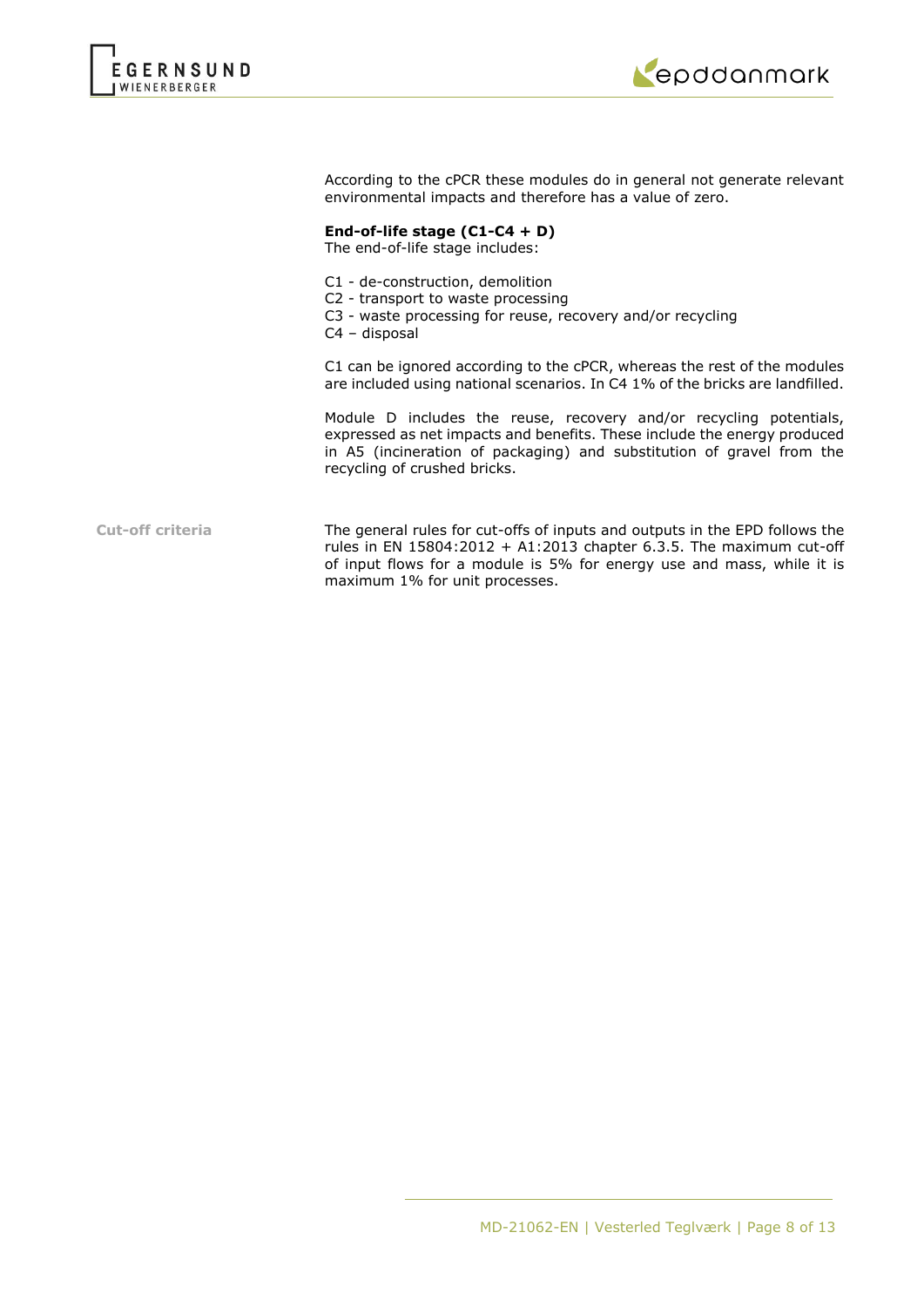



# LCA results

|                  | <b>ENVIRONMENTAL IMPACTS PER TONNE</b>                                                                                                                                                                                                                                                                                     |              |                |                |              |                |                |                |               |
|------------------|----------------------------------------------------------------------------------------------------------------------------------------------------------------------------------------------------------------------------------------------------------------------------------------------------------------------------|--------------|----------------|----------------|--------------|----------------|----------------|----------------|---------------|
| <b>Parameter</b> | <b>Unit</b>                                                                                                                                                                                                                                                                                                                | $A1 - A3$    | A <sub>4</sub> | A <sub>5</sub> | <b>B1-C1</b> | C <sub>2</sub> | C <sub>3</sub> | C <sub>4</sub> | D             |
| <b>GWP</b>       | [ $kg CO2$ -eq.]                                                                                                                                                                                                                                                                                                           | $1.43E + 02$ | $3.24E + 00$   | 4.69E+00       | $0,00E+00$   | 2,46E+00       | 7.04E-01       | 1,39E-01       | $-3,39E+00$   |
| <b>ODP</b>       | [kg CFC11-eg.]                                                                                                                                                                                                                                                                                                             | 2.30E-06     | 5.63E-16       | 2.90E-15       | $0,00E+00$   | 4.28E-16       | 1.23E-16       | 7,60E-16       | $-5,01E-14$   |
| AP               | [ $kg SO2$ -eq.]                                                                                                                                                                                                                                                                                                           | 8,18E-01     | 2,36E-03       | 3.73E-03       | $0,00E+00$   | 1,80E-03       | 2,11E-03       | 8,32E-04       | $-1,13E-02$   |
| EP               | [kg $PO43$ -eg.]                                                                                                                                                                                                                                                                                                           | 2.44E-01     | 4.70E-04       | 5.65E-04       | $0.00E + 00$ | 3.57E-04       | 4.93E-04       | 9.43E-05       | $-2,24E-03$   |
| <b>POCP</b>      | [kg ethene-eg.]                                                                                                                                                                                                                                                                                                            | 3.46E-02     | $-3.77E - 05$  | $-5.77E - 05$  | $0.00E + 00$ | $-2,86E-05$    | 2.19E-04       | 6.39E-05       | $-1,09E-03$   |
| <b>ADPE</b>      | [kg Sb-eq.]                                                                                                                                                                                                                                                                                                                | 4,55E-04     | 2,52E-07       | 7,32E-08       | $0,00E+00$   | 1,92E-07       | 5,52E-08       | 1,40E-08       | $-6,52E-07$   |
| <b>ADPF</b>      | [MJ]                                                                                                                                                                                                                                                                                                                       | $7.11E + 02$ | $4.38E + 01$   | 1,06E+01       | $0.00E + 00$ | $3.33E + 01$   | 9,59E+00       | 1,89E+00       | $-4.53E + 01$ |
| Caption          | $GWP = Global$ warming potential; ODP = Ozone depletion potential; AP = Acidification potential of soil and water; EP = Eutrophication potential; POCP = Photochemical ozone creation potential; ADPE = Abiotic<br>depletion potential for non fossil resources: $ADPF = Abiotic$ depletion potential for fossil resources |              |                |                |              |                |                |                |               |

|                  | <b>RESOURCE USE PER TONNE</b>                                                                                                                                                                                                                                                                                                                                                                                                                                                                                                                                                                                                                                        |              |                |                |              |                |                |                |              |
|------------------|----------------------------------------------------------------------------------------------------------------------------------------------------------------------------------------------------------------------------------------------------------------------------------------------------------------------------------------------------------------------------------------------------------------------------------------------------------------------------------------------------------------------------------------------------------------------------------------------------------------------------------------------------------------------|--------------|----------------|----------------|--------------|----------------|----------------|----------------|--------------|
| <b>Parameter</b> | Unit                                                                                                                                                                                                                                                                                                                                                                                                                                                                                                                                                                                                                                                                 | $A1-A3$      | A <sub>4</sub> | A <sub>5</sub> | <b>B1-C1</b> | C <sub>2</sub> | C <sub>3</sub> | C <sub>4</sub> | D            |
| PERE             | [MJ]                                                                                                                                                                                                                                                                                                                                                                                                                                                                                                                                                                                                                                                                 | 5,56E+03     | 2,46E+00       | 1,16E+00       | $0.00E + 00$ | 1,87E+00       | 5,38E-01       | 2,62E-01       | $-2,12E+01$  |
| <b>PERM</b>      | [MJ]                                                                                                                                                                                                                                                                                                                                                                                                                                                                                                                                                                                                                                                                 | $6,72E+00$   | $0.00E + 00$   | $0.00E + 00$   | $0.00E + 00$ | $0,00E+00$     | $0,00E + 00$   | $0,00E + 00$   | $0,00E+00$   |
| PERT             | [MJ]                                                                                                                                                                                                                                                                                                                                                                                                                                                                                                                                                                                                                                                                 | 5,57E+03     | 2,46E+00       | $1.16E + 00$   | $0.00E + 00$ | 1.87E+00       | 5,38E-01       | 2,62E-01       | $-2,12E+01$  |
| PENRE            | [MJ]                                                                                                                                                                                                                                                                                                                                                                                                                                                                                                                                                                                                                                                                 | 8,35E+02     | 4,41E+01       | 1,08E+01       | $0.00E + 00$ | 3,35E+01       | $9,65E+00$     | 1,95E+00       | $-5,20E+01$  |
| PENRM            | [MJ]                                                                                                                                                                                                                                                                                                                                                                                                                                                                                                                                                                                                                                                                 | 4,50E+01     | $0.00E + 00$   | $0.00E + 00$   | $0.00E + 00$ | $0,00E+00$     | $0,00E + 00$   | $0,00E + 00$   | $0,00E + 00$ |
| PENRT            | [MJ]                                                                                                                                                                                                                                                                                                                                                                                                                                                                                                                                                                                                                                                                 | 8,80E+02     | 4,41E+01       | 1,08E+01       | $0.00E + 00$ | 3,35E+01       | $9,65E+00$     | 1,95E+00       | $-5,20E+01$  |
| <b>SM</b>        | [kg]                                                                                                                                                                                                                                                                                                                                                                                                                                                                                                                                                                                                                                                                 | 8,40E-01     | $0.00E + 00$   | $0.00E + 00$   | $0.00E + 00$ | $0,00E+00$     | $0,00E+00$     | $0,00E+00$     | $0,00E + 00$ |
| <b>RSF</b>       | [MJ]                                                                                                                                                                                                                                                                                                                                                                                                                                                                                                                                                                                                                                                                 | $8.31E + 02$ | $0.00E + 00$   | $0.00E + 00$   | $0,00E+00$   | $0,00E+00$     | $0,00E + 00$   | $0,00E + 00$   | $0,00E+00$   |
| <b>NRSF</b>      | [MJ]                                                                                                                                                                                                                                                                                                                                                                                                                                                                                                                                                                                                                                                                 | $0,00E+00$   | $0.00E + 00$   | $0.00E + 00$   | $0,00E+00$   | $0,00E+00$     | $0,00E + 00$   | $0,00E + 00$   | $0,00E + 00$ |
| <b>FW</b>        | $\text{[m}^3$                                                                                                                                                                                                                                                                                                                                                                                                                                                                                                                                                                                                                                                        | 1,66E+00     | 2,81E-03       | 1,08E-02       | $0,00E+00$   | 2,14E-03       | 6,16E-04       | 4,81E-04       | $-1,40E-02$  |
| Caption          | PERE = Use of renewable primary energy excluding renewable primary energy resources used as raw materials; PERM = Use of renewable primary energy resources used as raw materials; PERT =<br>Total use of renewable primary energy resources; PENRE = Use of non renewable primary energy excluding non renewable primary energy resources used as raw materials; PENRM = Use of non<br>renewable primary energy resources used as raw materials; PENRT = Total use of non renewable primary energy resources; SM = Use of secondary material; RSF = Use of renewable secondary<br>fuels; NRSF = Use of non renewable secondary fuels; $FW = Use$ of net fresh water |              |                |                |              |                |                |                |              |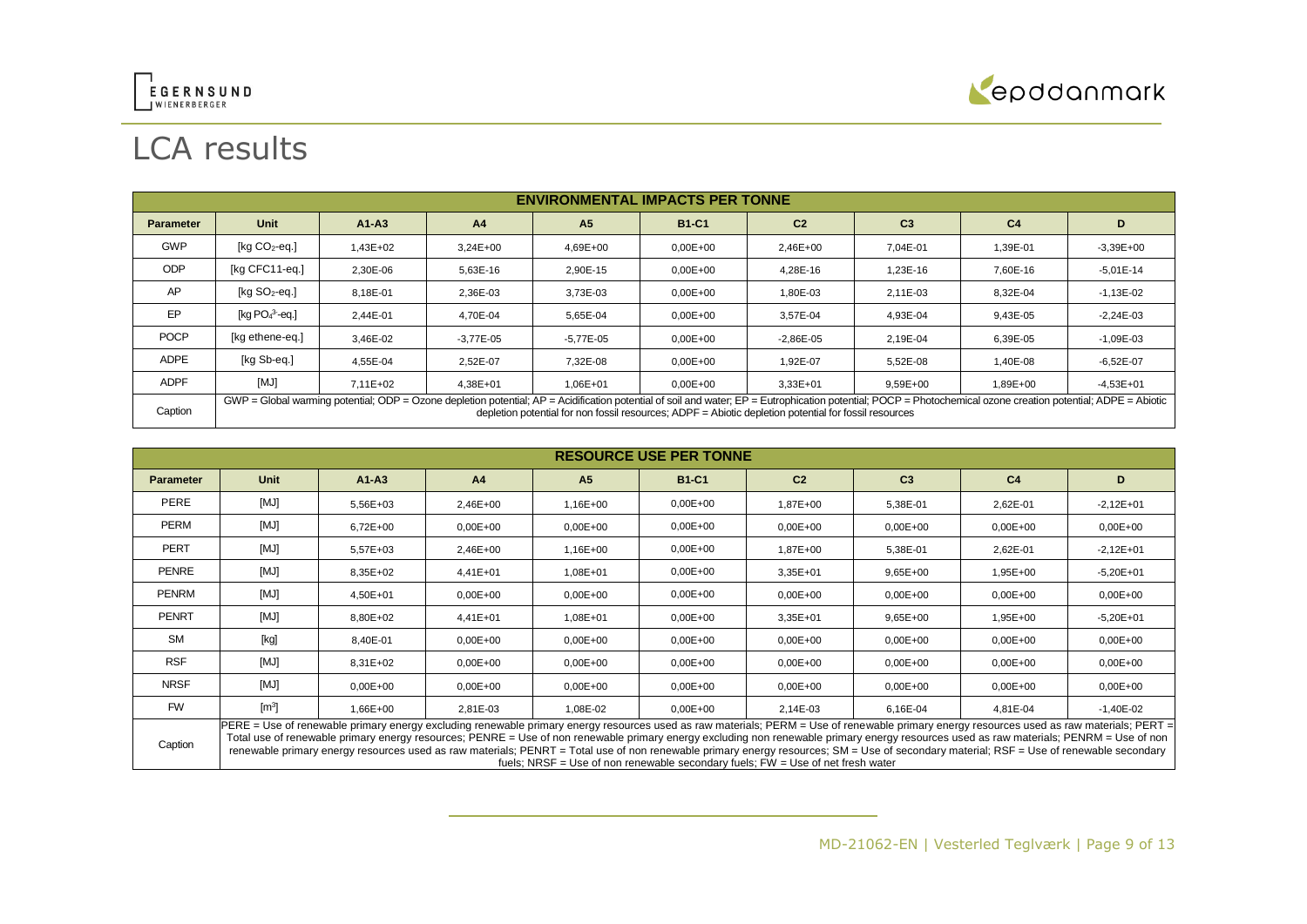



|                  | <b>WASTE CATEGORIES AND OUTPUT FLOWS PER TONNE</b> |              |                |                |              |                |                |                |             |  |
|------------------|----------------------------------------------------|--------------|----------------|----------------|--------------|----------------|----------------|----------------|-------------|--|
| <b>Parameter</b> | Unit                                               | $A1-A3$      | A <sub>4</sub> | A <sub>5</sub> | <b>B1-C1</b> | C <sub>2</sub> | C <sub>3</sub> | C <sub>4</sub> |             |  |
| <b>HWD</b>       | [kg]                                               | 3.76E-06     | 2.22E-09       | $9.62E - 10$   | $0,00E+00$   | 1.69E-09       | 4.86E-10       | 2.07E-10       | $-1,93E-08$ |  |
| <b>NHWD</b>      | [kg]                                               | $1.04E + 01$ | 6.54E-03       | $3,01E+01$     | $0,00E+00$   | 4.98E-03       | 1,43E-03       | $9,72E+00$     | $-4,01E+01$ |  |
| <b>RWD</b>       | [kg]                                               | 8.18E-03     | 5,33E-05       | 1.02E-04       | $0.00E + 00$ | 4.05E-05       | 1,17E-05       | 2.04E-05       | $-2,59E-03$ |  |

| CRU        | [kg] | $0.00E + 00$ | $0.00E + 00$ | $0.00E + 00$ | $0.00E + 00$ | $0.00E + 00$                                                                                                                                                                                                                                                                    | $0.00E + 00$ | $0.00E + 00$ | $0.00E + 00$ |
|------------|------|--------------|--------------|--------------|--------------|---------------------------------------------------------------------------------------------------------------------------------------------------------------------------------------------------------------------------------------------------------------------------------|--------------|--------------|--------------|
| <b>MFR</b> | [kg] | 9.47E+00     | $0.00E + 00$ | $0.00E + 00$ | $0.00E + 00$ | $0,00E + 00$                                                                                                                                                                                                                                                                    | $9,61E+02$   | $0.00E + 00$ | $0.00E + 00$ |
| <b>MER</b> | [kg] | $0.00E + 00$ | $0.00E + 00$ | $0.00E + 00$ | $0.00E + 00$ | $0,00E + 00$                                                                                                                                                                                                                                                                    | $0,00E+00$   | $0.00E + 00$ | $0.00E + 00$ |
| EEE        | [MJ] | $0.00E + 00$ | $0.00E + 00$ | $8.05E + 00$ | $0.00E + 00$ | $0.00E + 00$                                                                                                                                                                                                                                                                    | $0.00E + 00$ | $0.00E + 00$ | $0.00E + 00$ |
| EET        | [MJ] | $0.00E + 00$ | $0.00E + 00$ | 1.43E+01     | $0.00E + 00$ | $0.00E + 00$                                                                                                                                                                                                                                                                    | $0.00E + 00$ | $0.00E + 00$ | $0.00E + 00$ |
| Caption    |      |              |              |              |              | HWD = Hazardous waste disposed; NHWD = Non hazardous waste disposed; RWD = Radioactive waste disposed; CRU = Components for re-use; MFR = Materials for recycling; MER = Materials<br>for energy recovery; $EEE = Exported electrical energy$ ; $EET = Exported thermal energy$ |              |              |              |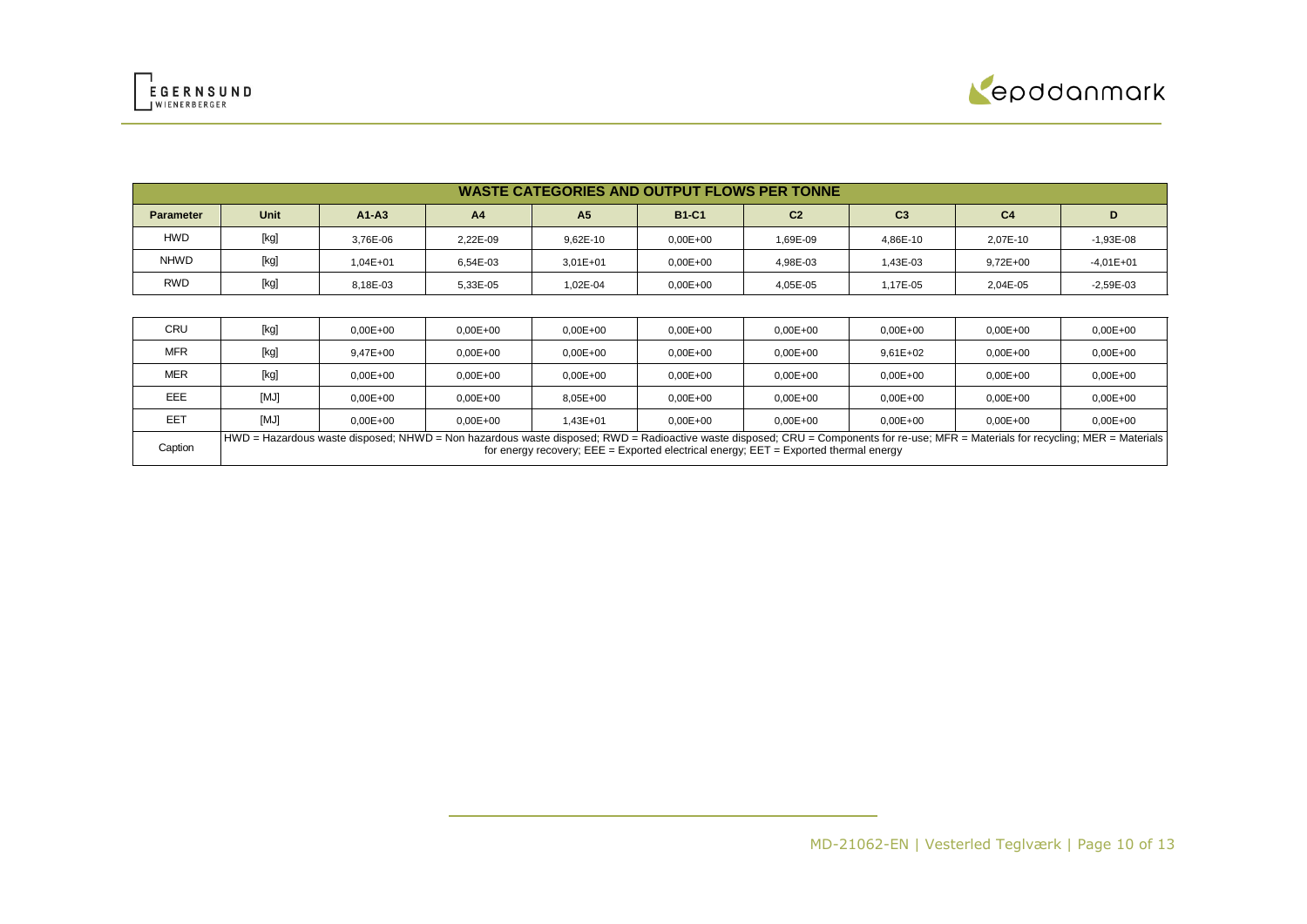

# Additional information

**Technical information on scenarios**

#### **Transport to the building site (A4)**

| Parameter                                   | Value                                                          | Unit              |
|---------------------------------------------|----------------------------------------------------------------|-------------------|
| Fuel type and consumption                   | Diesel (0,018 L/tkm)                                           |                   |
| Truck type                                  | Euro 6 more than 32t gross<br>weight / 24,7 t payload capacity |                   |
| Transport distance                          | 50                                                             | km                |
| Capacity utilisation (including empty runs) | 61                                                             | $\%$              |
| Gross density of transported product        | 1500-1550                                                      | kg/m <sup>3</sup> |
| Capacity utilisation, volume factor         |                                                                |                   |

#### **Installation of the product in the building (A5)**

| Parameter                               | Value | Jnit |
|-----------------------------------------|-------|------|
| Waste material (bricks)                 | 30    | ka   |
| Waste material (packaging)              | 1,5   | ĸq   |
| Direct emissions to air, soil and waste |       | ĸq   |

#### **Use (B1-B7)**

| -----        |      |
|--------------|------|
| Parameter    | Jnit |
| Not relevant |      |

#### **Reference service life**

| Reference service Life                                                      | 150 years                                                                             |
|-----------------------------------------------------------------------------|---------------------------------------------------------------------------------------|
| Declaration of performance (at<br>gate) etc.                                | DoP                                                                                   |
| Instructions of use                                                         | DoP                                                                                   |
| Assumed quality of installation<br>work according to producer<br>quidelines | www.mur-tag.dk/udfoerelse/murerhaandbogen-2020/                                       |
| Outdoor environment -<br>weather, wind, pollution, UV<br>etc.               | https://www.egernsund.com/produkter/mursten/teknisk-<br>information.html              |
| Indoor environment -<br>temperature, moisture etc.                          | https://sbi.dk/Assets/Muret-byggeri-og-indeklima 1/Muret-<br>byggeri-og-indeklima.pdf |
| Use conditions - mechanical<br>tear, use frequency etc.                     | https://www.egernsund.com/produkter/mursten/teknisk-<br>information.html              |
| Maintenance (frequency, type,<br>quality, replacements etc.)                | Construction Clay Products, TBE 2014                                                  |

#### **End of life (C1-C4)**

| Parameter                    | Value | <b>Unit</b> |
|------------------------------|-------|-------------|
| Separated construction waste | 970   | kg          |
| Mixed construction waste     |       | kq          |
| For reuse                    |       | kg          |
| For recycling                | 960,3 | kq          |
| For energy recovery          |       | kg          |
| For landfilling              | 9.    | Κq          |

#### **Reuse, recovery and/or recycling potential (D)**

| Parameter      | Value | Unit |
|----------------|-------|------|
| PE             | 1,03  | kg   |
| PET            | 0,03  | kg   |
| Cardboard      | 0,45  | kg   |
| Crushed bricks | 960,3 | kg   |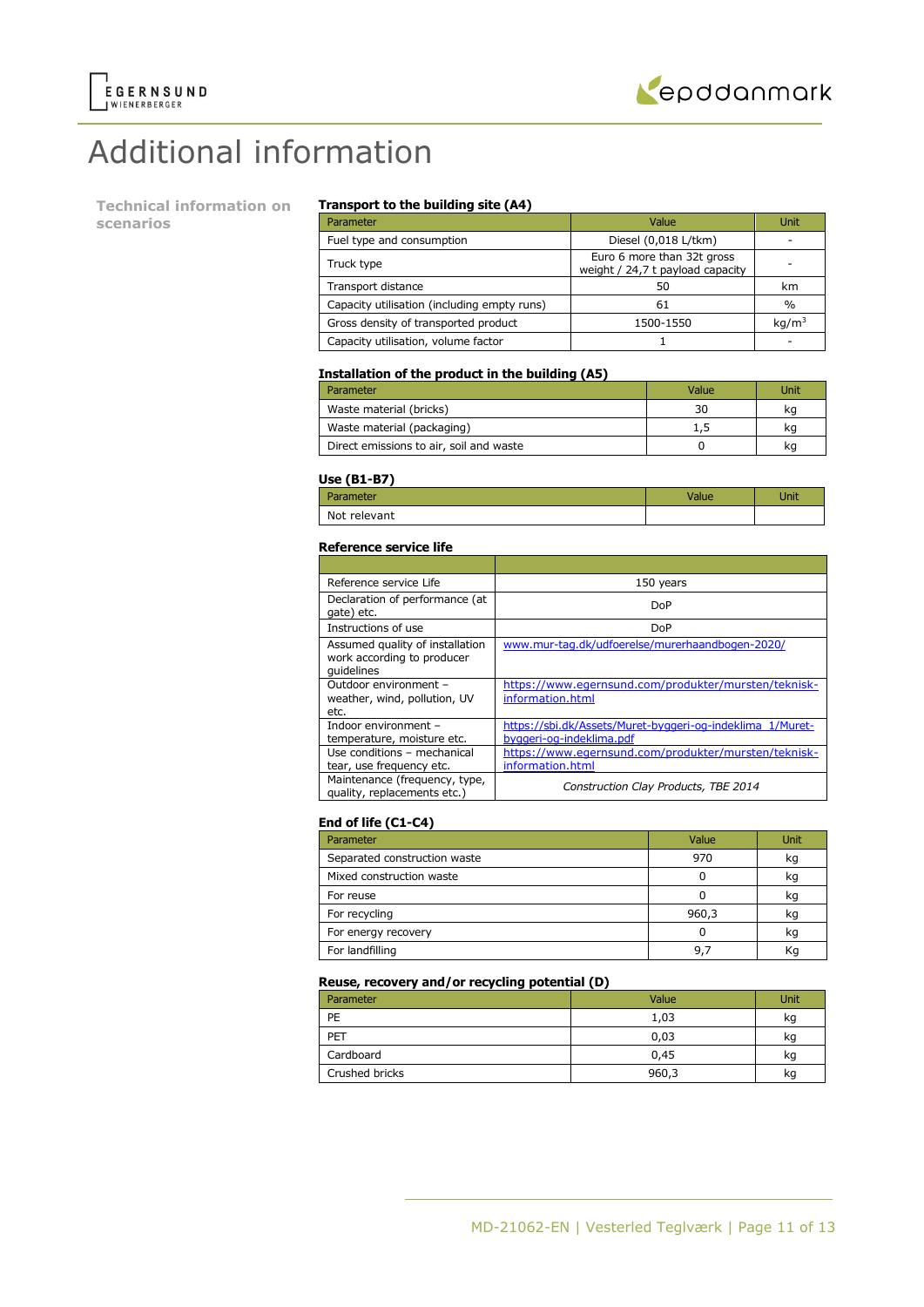

**Indoor air** *The EPD does not give information on release of dangerous substances to indoor air because the horizontal standards on measurement of release of regulated dangerous substances from construction products using harmonised test methods according to the provisions of the respective technical committees for European product standards are not available.*

**Soil and water** *The EPD does not give information on release of dangerous substances to soil and water because the horizontal standards on measurement of release of regulated dangerous substances from construction products using harmonised test methods according to the provisions of the respective technical committees for European product standards are not available.*